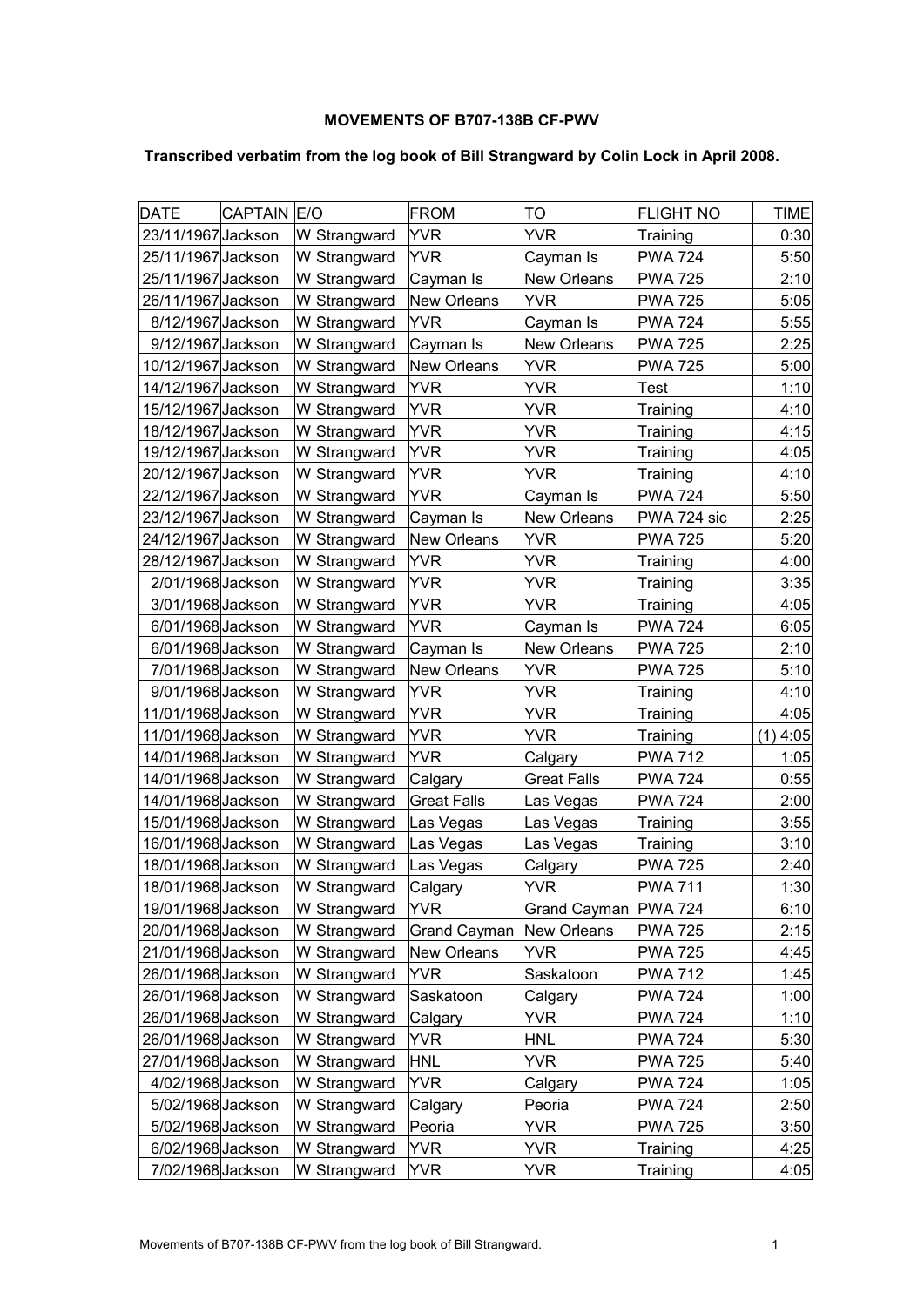| 9/02/1968 Jackson    | W Strangward                      | <b>YVR</b>          | <b>YVR</b>             | Training        | 3:55 |
|----------------------|-----------------------------------|---------------------|------------------------|-----------------|------|
| 14/02/1968 Jackson   | W Strangward                      | YVR                 | <b>YVR</b>             | Training        | 1:30 |
| 15/02/1968 Jackson   | W Strangward                      | <b>YVR</b>          | YVR                    | Training        | 3:05 |
| 17/02/1968 Jackson   | W Strangward                      | YVR                 | Calgary                | <b>PWA 724</b>  | 1:05 |
| 17/02/1968 Jackson   | W Strangward                      | Calgary             | Grand Cayman   PWA 724 |                 | 5:30 |
| 18/02/1968 Jackson   | W Strangward                      | <b>Grand Cayman</b> | <b>New Orleans</b>     | <b>PWA 725</b>  | 2:10 |
| 18/02/1968 Jackson   | W Strangward                      | <b>New Orleans</b>  | YVR                    | <b>PWA 725</b>  | 5:05 |
| 23/02/1968 Schindler | W Strangward                      | <b>YVR</b>          | Las Vegas              | <b>PWA 724</b>  | 2:20 |
| 23/02/1968 Schindler | W Strangward                      | Las Vegas           | <b>HNL</b>             | <b>PWA 724</b>  | 6:30 |
| 24/02/1968 Schindler | W Strangward                      | <b>HNL</b>          | Edmonton               | <b>PWA 2704</b> | 6:15 |
| 25/02/1968 Schindler | W Strangward                      | Edmonton            | Calgary                | <b>PWA 2705</b> | 1:40 |
| 25/02/1968 Schindler | W Strangward                      | Calgary             | Great Falls            | <b>PWA 2705</b> | 0:50 |
| 25/02/1968 Schindler | W Strangward                      | <b>Great Falls</b>  | Las Vegas              | <b>PWA 2705</b> | 1:55 |
| 26/02/1968 Schindler | W Strangward                      | Las Vegas           | YVR                    | <b>PWA 725</b>  | 2:30 |
| 9/03/1968 Jackson    | W Strangward                      | <b>YVR</b>          | YVR                    | Training        | 4:35 |
| 11/03/1968 Jackson   | W Strangward                      | YVR                 | YVR                    | Training        | 4:00 |
| 13/03/1968 Schindler | W Strangward                      | YVR                 | Palm Springs           | <b>PWA 724</b>  | 2:45 |
| 13/03/1968 Schindler | W Strangward                      | Palm Springs        | <b>YVR</b>             | <b>PWA 725</b>  | 2:40 |
| 15/03/1968 Jackson   | W Strangward                      | YVR                 | Calgary                | <b>PWA 724</b>  | 1:05 |
| 16/03/1968 Jackson   | W Strangward                      | Calgary             | Grand Cayman           | <b>PWA 724</b>  | 5:25 |
| 16/03/1968 Jackson   | W Strangward                      | <b>Grand Cayman</b> | <b>New Orleans</b>     | <b>PWA 725</b>  | 2:15 |
| 17/03/1968 Jackson   | W Strangward                      | <b>New Orleans</b>  | YVR                    | <b>PWA 725</b>  | 5:05 |
| 19/03/1968 Jackson   | W Strangward                      | <b>YVR</b>          | YVR                    | Training        | 4:20 |
| 20/03/1968 Jackson   | W Strangward                      | <b>YVR</b>          | YVR                    | Training        | 4:10 |
| 21/03/1968 Jackson   | W Strangward                      | YVR                 | YVR                    | Training        | 4:15 |
| 23/03/1968 Jackson   | W Strangward                      | YVR                 | YVR                    | Training        | 4:05 |
| 24/03/1968 Jackson   | W Strangward                      | <b>YVR</b>          | YVR                    | Training        | 4:05 |
| 25/03/1968 Jackson   | W Strangward                      | YVR                 | YVR                    | Training        | 4:05 |
| 26/03/1968 Jackson   | W Strangward                      | <b>YVR</b>          | YVR                    | Training        | 2:25 |
| 27/03/1968 Jackson   | W Strangward                      | YVR                 | YVR                    | Training        | 4:15 |
| 28/03/1968 Schindler | W Strangward                      | YVR                 | YVR                    | Training        | 4:10 |
| 30/03/1968 Schindler | W Strangward                      | <b>YVR</b>          | Grand Cayman   PWA 724 |                 | 6:00 |
|                      | 30/03/1968 Schindler W Strangward | <b>Grand Cayman</b> | <b>New Orleans</b>     | <b>PWA 725</b>  | 2:15 |
| 31/03/1968 Schindler | W Strangward                      | <b>New Orleans</b>  | Calgary                | <b>PWA 725</b>  | 4:30 |
|                      | 31/03/1968 Schindler W Strangward | Calgary             | YVR.                   | <b>PWA 725</b>  | 1:15 |
| 2/04/1968 Schindler  | W Strangward                      | YVR                 | YVR                    | Training        | 4:08 |
| 5/04/1968 Jackson    | W Strangward                      | Winnipeg            | Dusseldorf             | <b>PWA 712</b>  | 8:05 |
| 6/04/1968 Jackson    | W Strangward                      | Dusseldorf          | Ottawa                 | PWA 2812        | 7:35 |
| 7/04/1968 Jackson    | W Strangward                      | Ottawa              | Calgary                | PWA 2812        | 4:00 |
| 7/04/1968 Jackson    | W Strangward                      | Calgary             | YVR                    | PWA 2812        | 1:05 |
| 9/04/1968 Jackson    | W Strangward                      | YVR                 | YVR                    | Training        | 4:10 |
| 11/04/1968 Jackson   | W Strangward                      | YVR                 | YVR                    | Training        | 4:05 |
| 12/04/1968 Mann      | W Strangward                      | YVR                 | <b>HNL</b>             | PWA 2701        | 5:40 |
| 13/04/1968 Mann      | W Strangward                      | <b>HNL</b>          | YVR                    | <b>PWA 2801</b> | 5:25 |
| 15/04/1968 Jackson   | W Strangward                      | YVR                 | Las Vegas              | <b>PWA 724</b>  | 2:20 |
| 15/04/1968 Jackson   | W Strangward                      | Las Vegas           | <b>YVR</b>             | <b>PWA 725</b>  | 2:20 |
|                      |                                   |                     |                        |                 |      |